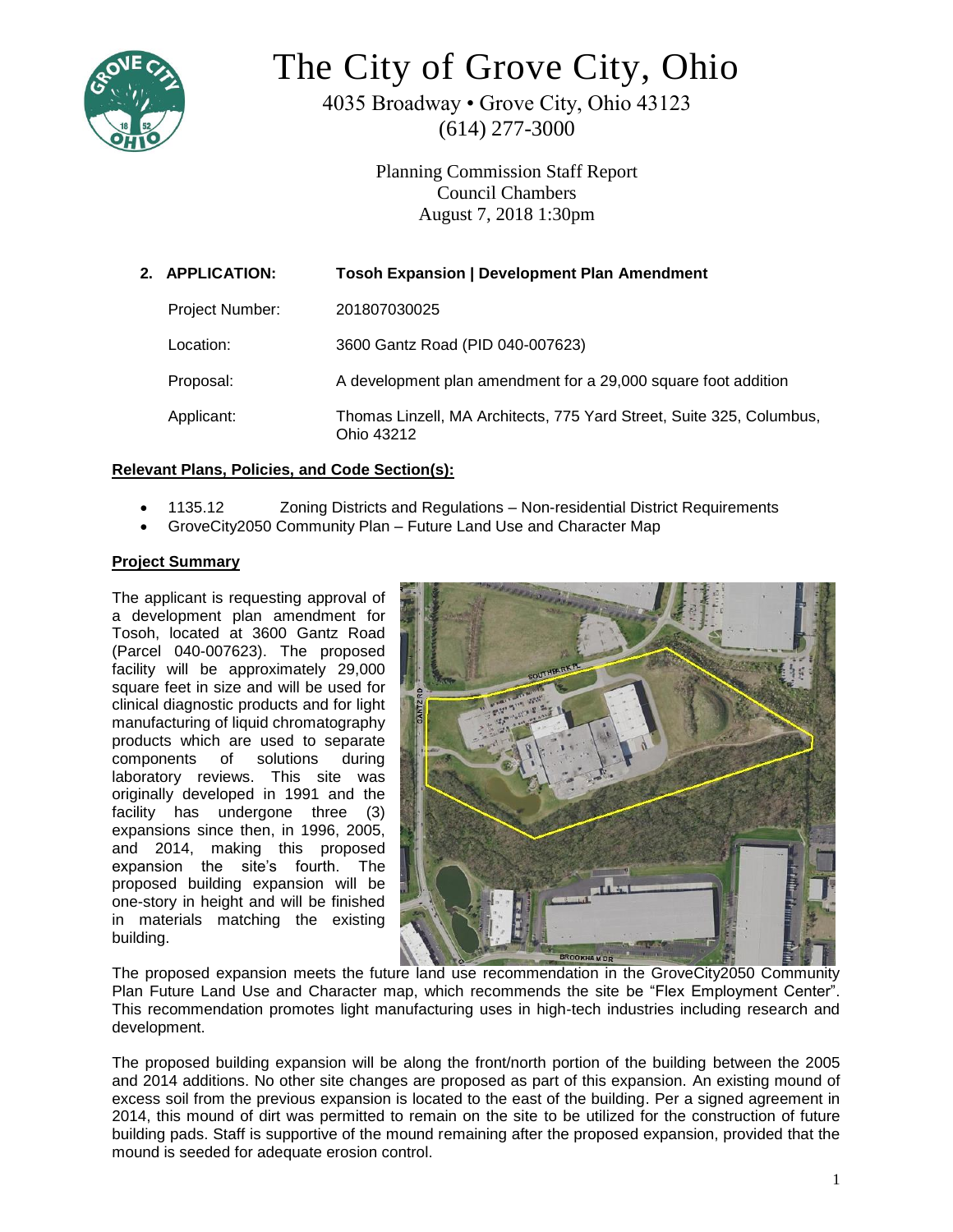

The proposed building addition will be 29,000 square feet in size with 19,000 square feet used for the distribution facility and 10,000 square feet used for light manufacturing. The expansion will be one-story with a maximum height of 28'8". The expansion will be finished in metal panels ("Snow White" and "Slate Gray") that match the materials and colors utilized on the existing building.



Proposed **Elevations** 

Existing Facility – Location of Proposed Expansion

# **GroveCity2050 Guiding Principles Analysis**

The City of Grove City adopted the GroveCity2050 Community Plan in January 2018, which contains specific goals, objectives and actions to guide growth in the community. Five (5) guiding principles are identified that articulate Grove City's community values and direct the recommendations in the Plan. Applications submitted to Planning Commission are reviewed based on these 5 Guiding Principles:

**(1) The City's small town character is preserved while continuing to bring additional employment opportunities, residents and amenities to the community.**